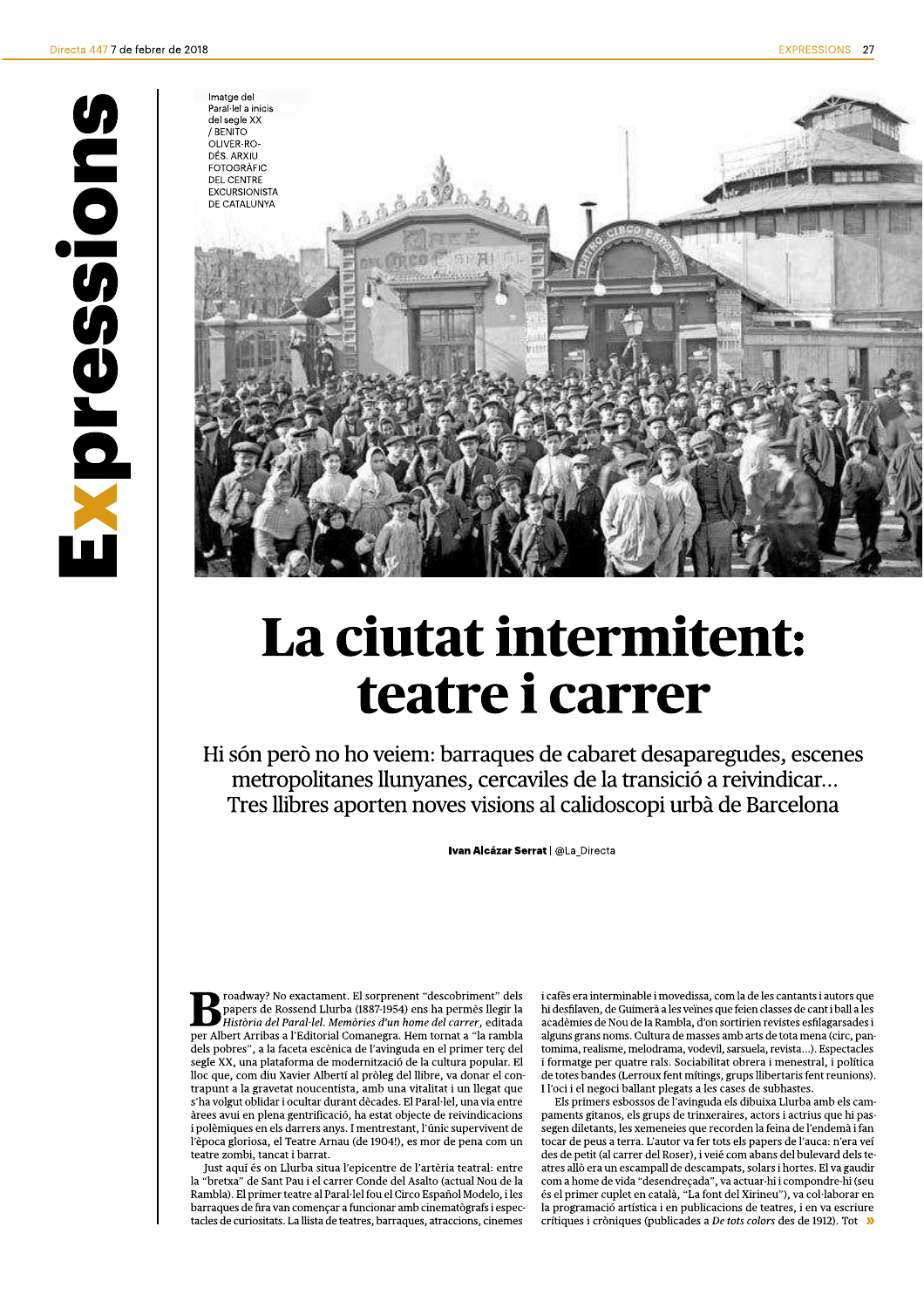>> això és el que es recull al volum, juntament amb el seu mosaic líric de "La cançó del Paral·lel", i els dos primers capítols de la història. Més enllà del valuós relat de la vida "bullanguera i farandulesca" i dels records "paral·lelogràfics", al llibre es parla de la cançó com a l'"ànima d'un poble", que neix als teatres, es passeja pels carrers i entra a les cases. Es planteja la reivindicació sorprenent (i lògica) del music-hall en català, per a les masses populars d'una "raça" que, diu Llurba, en general té uns costums "un xic massa austers i donats al transcendentalisme". Més tard, el 1937, tornaria a reflexionar sobre el music-hall, posant en primer terme la consciència de classe i la qüestió de gènere. L'autor veu en els teatres un node i un moment important de la ciutat, un motor i un mirall. I s'inflama en escriure de "la concentració de l'ànima popular ciutadana que cerca en el bullici i en la diversitat dels espectacles l'oblit de ses penalitats". O escolta el "crit de bohèmia llançat contra la faç d'un poble embrutit per l'afany de negoci", i sent la "palpitació del cos de l'urbs que, malalt o bo, palpita". En temps de misèries, lluites i convulsions, Llurba es pren la frivolitat molt seriosament.

## Capítols de la formació de la ciutat

La importància del Paral·lel en la història de la ciutat de Barcelona rau, d'una banda, en la seva situació estratègica en el plànol de l'Eixample de Cerdà, i, de l'altra, en el seu paper de contenidor i plataforma cultural de primer ordre. Ambdues questions estan entrelligades, ja que els teatres que aparegueren a l'avinguda des de 1890 van tenir una funció "urbanitzadora" en aquella zona i en aquell moment d'interregne: un llimb legal i urbanístic havia permès la disbauxa, la proliferació de magatzems i barracons, i després d'una etapa vivíssima que va escampar les varietats dinamitzant la ciutat, es va anar difuminant. Aquesta tesi, la dels teatres com a pioners de la urbanització de la ciutat, i, doncs, com a edificis que van traient el cap i desapareixent, aquí i allà, és la que defensa i estudia el grup de l'Observatori d'Espais Escènics (www.espaciosescenicos.org). El corol·lari d'aquest enunciat seria: els teatres tenen una "vida útil" per a la ciutat, i quan la ciutat es consolida els teatres molesten i són esborrats del mapa, substituïts per altres funcions i interessos.

## Representació i invisibilitat

De la mateixa manera que va existir un Paral·lel que després es va censurar i tapar, i de sobte ha reemergit gràcies a una troballa inesperada, la metròpoli consta d'enormes àrees que viuen la seva quotidianitat apartades de la gran representació (o pantomima) dels



centres urbans. Àrees que van créixer des d'un primer moment en el desplaçament, en el marge, en un "desespaiament" del relat oficial (el mot se cita d'Oriol Nel·lo). Tal com escrivia el periodista i historiador Marc Andreu manllevant el títol de l'Italo Calvino, Les ciutats *invisibles* (Editorial L'Avenc) també es troben a les àrees urbanes de la Catalunya metropolitana. L'assaig, de 2016, recollia les cròniques aparegudes a L'Avenç, i continuava en certa manera la tasca de gent com Huertas Clavería o Candel, preocupats per donar veu a la ciutat sense nom

Andreu explora la cara B del caràcter bipolar de les ciutats: a un centre polit, buidat i ofert com un showroom espectacular i neutralitzat li correspon una perifèria sense imatge reconeixible, que ell mapeja. Una àrea plena d'energia, de racons, enfangada en els capítols d'un procés conflictiu, llarg i esforçat d'existència, transformació i supervivència. Si la ciutat central ja sembla "acabada" (en tots els sentits), en aquestes àrees la ciutat encara es troba en procés de formació. Tal com Llurba combinava moments exaltats amb altres rutinaris en el seu volum, a Les ciutats invisibles l'autor combina l'observació a peu de carrer amb l'apunt estadístic i sociològic. Com en un collage d'escenes entrelligades, es transcriuen converses sentides als tramvies de la Mina, moments viscuts en una associació veïnal de Sant Cosme, i tot seguit se citen plans i projectes administratius, urbanístics i polítics. Uns i altres se superposen, sovint es contradiuen. I aquesta in-

La importància del Paral·lel rau, d'una banda, en la seva situació estratègica en l'Eixample de Cerdà, i, de l'altra, en el seu paper de contenidor cultural